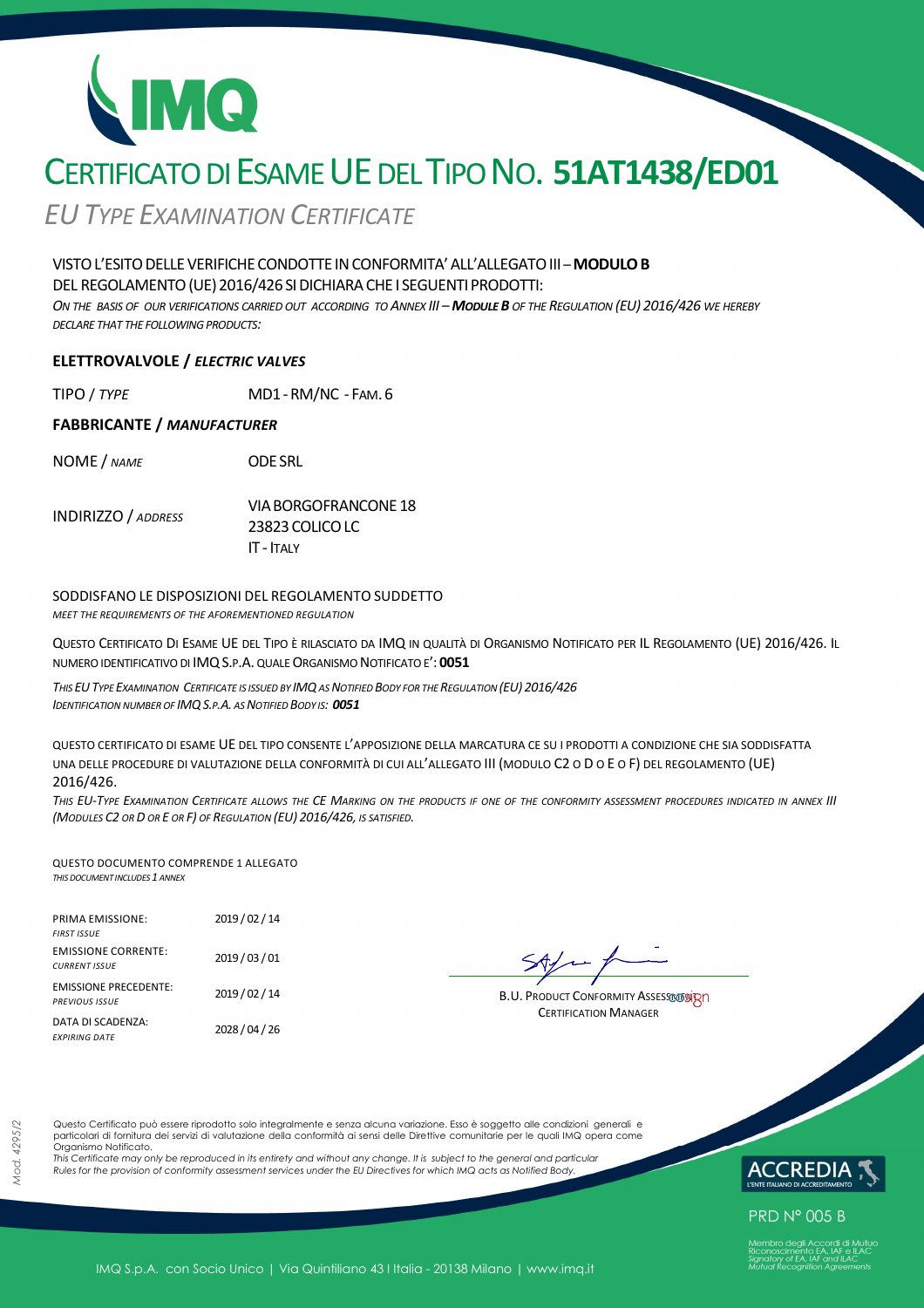

Rea Milano 1595884 Registro Imprese Milano 12898410159 C F /P I. 12898410159 Capitale Sociale € 4.000.000

**SN.T00024** 

 $CF$ 

**Allegato al Certificato di Esame CE/UE di Tipo Annex to EC/EU Type Examination Certificate**

Prima emissione | First issue 2019-02-14 Emissione corrente | Current issue 2019-03-01 Emissione precedente | Previous issue 2019-02-14

**Prodotto | Product**

**Elettrovalvole Electric valves**

| <b>Fabbricante   Manufacturer</b> |
|-----------------------------------|
|                                   |

**ODE SRL VIA BORGOFRANCONE 18 23823 COLICO LC IT - Italy**

## **Costruito presso (sito produttivo) | Manufactured at (factory location)**

PI.S0007B

#### **Norme Standards**

**Marcatura | Marking**

 $\epsilon$ 

EN 161:2011 + A3:2013 EN 161:2011 + A3:2013

**Rapporti | Test Reports**

CG18-0023467-20

### **Caratteristiche tecniche | Technical characteristics**

|                                                                                            | $Tipo$ / Type <b>MD1 - RM/NC - Fam. 6</b>                                                |
|--------------------------------------------------------------------------------------------|------------------------------------------------------------------------------------------|
| Diametro nominale   Nominal diameter <b>DN 15 - 20 - 25 - 32 - 40 - 50</b>                 |                                                                                          |
| Numero di vie   Number of outlets 1                                                        |                                                                                          |
|                                                                                            | Tipi di gas utilizzabili   Types of gas used I, II e III famiglia / I, II and III family |
| Pressione min/max d'impiego / Working minimum/maximum 0-500 mbar<br>pressure               |                                                                                          |
| Temperatura min/max d'impiego   Working $-20$ °C - $+60$ °C<br>minimum/maximum temperature |                                                                                          |
| Gruppo   Group 2                                                                           |                                                                                          |
| Classe della valvola   Valve class A                                                       |                                                                                          |
| Grado di protezione IP   IP degree of protection <b>IP65</b>                               |                                                                                          |

# **Articoli (con dettagli) | Articles (with details)**

AR.T000NR

| Marca / Trade mark <b>ODE</b>                                            |                                                                          |
|--------------------------------------------------------------------------|--------------------------------------------------------------------------|
|                                                                          | Modello   Model Tipo / Type MD1 - RM/NC - Fam. 6                         |
| Raccordo d'entrata   Inlet gas connection                                | Filettato o flangiato / Threaded or flanged                              |
| Raccordo d'uscita   Outlet gas connection                                | Filettato o flangiato / Threaded or flanged                              |
| Potenza assorbita   Rated input 8/9 VA                                   |                                                                          |
| Classe di costruzione elettrica   Electrical constructional class $I$    |                                                                          |
| Tipo di alimentazione elettrica   Type of electrical supply <b>AC/DC</b> |                                                                          |
| Frequenza   Frequency 50/60Hz                                            |                                                                          |
|                                                                          | Tensione nominale   Rated voltage 12 VAC/DC; 24 VAC/DC; 110 VAC; 230 VAC |
|                                                                          |                                                                          |

# **Ulteriori informazioni |Additional Information**

Le elettrovalvole possono essere dotate di CPI switch per la segnalazione a distanza della posizione dell'otturatore (chiuso) della valvola.

Le elettrovalvole flangiate DN 32-40-50 possono avere flange ANSI.

Il modello MD11… è munito di riarmo manuale N.C. e corpo in ottone. Il modello MD12… è munito di riarmo manuale N.C. e corpo in alluminio. Il modello MD13… è munito di riarmo manuale N.C. e corpo in alluminio.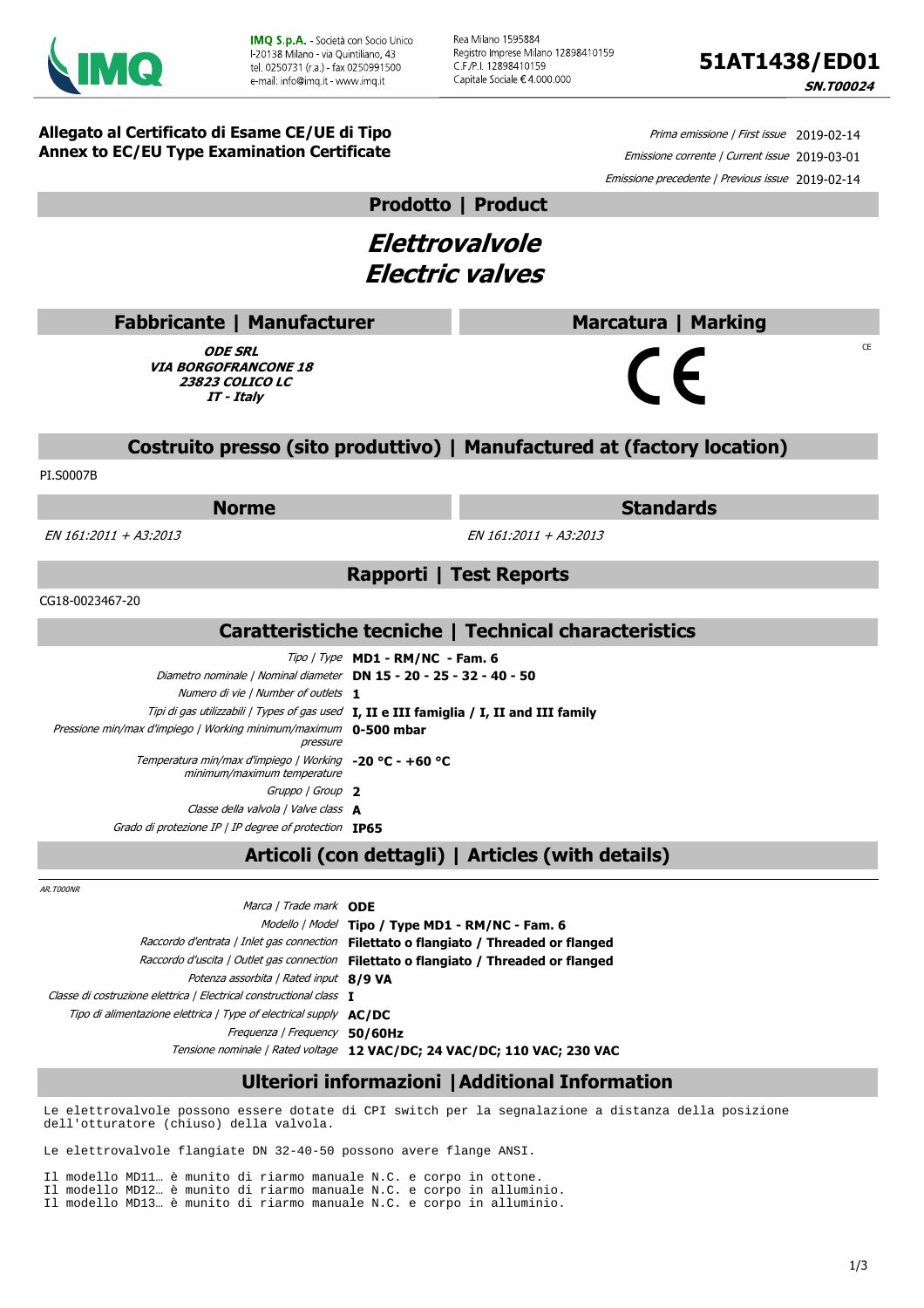



**SN.T00024** 

#### **Allegato al Certificato di Esame CE/UE di Tipo Annex to EC/EU Type Examination Certificate**

Prima emissione | First issue 2019-02-14 Emissione corrente | Current issue 2019-03-01 Emissione precedente | Previous issue 2019-02-14

/

The solenoid valves can be equipped with CPI switches to control the valve's obturator position (closed) remotely.

The flanged solenoid valves DN 32-40-50 may have ANSI flanges.

Model MD11… is equipped with manual reset normally closed and brass body. Model MD12… is equipped with manual reset normally closed and aluminium body. Model MD13… is equipped with manual reset normally closed and aluminium body.

|                                                |                      |                      | Paesi di destinazione   Countries of destination |  |
|------------------------------------------------|----------------------|----------------------|--------------------------------------------------|--|
| Paesi di destinazione/Countries of destination | Sigla/Code           | Categorie/Categories | Gas e pressioni/Gas and supply pressures         |  |
| ALBANIA/ALBANIA                                | AL                   |                      |                                                  |  |
| AUSTRIA/AUSTRIA                                | AT                   |                      |                                                  |  |
| BELGIO/BELGIUM                                 | BE                   |                      |                                                  |  |
| BULGARIA/BULGARIA                              | BG                   |                      |                                                  |  |
| CIPRO/CYPRUS                                   | <b>CY</b>            |                      |                                                  |  |
| CROAZIA/CROATIA                                | <b>HR</b>            |                      |                                                  |  |
| DANIMARCA/DENMARK                              | DK                   |                      |                                                  |  |
| ESTONIA/ESTONIA                                | EE.                  |                      |                                                  |  |
| FINLANDIA/FINLAND                              | FI                   |                      |                                                  |  |
| FRANCIA/FRANCE                                 | <b>FR</b>            |                      |                                                  |  |
| GERMANIA/GERMANY                               | DE                   |                      |                                                  |  |
| GRECIA/GREECE                                  | GR                   |                      |                                                  |  |
| IRLANDA/IRELAND                                | IE                   |                      |                                                  |  |
| ISLANDA/ICELAND                                | <b>IS</b>            |                      |                                                  |  |
| ITALIA/ITALY                                   | IT                   |                      |                                                  |  |
| LETTONIA/LATVIA                                | LV                   |                      |                                                  |  |
| LITUANIA/LITHUANIA                             | LT.                  |                      |                                                  |  |
| LUSSEMBURGO/LUXEMBURG                          | LU                   |                      |                                                  |  |
| MACEDONIA/REPUBLIC OF MACEDONIA                | МK                   |                      |                                                  |  |
| MALTA/MALTA                                    | MT                   |                      |                                                  |  |
| NORVEGIA/NORWAY                                | <b>NO</b>            |                      |                                                  |  |
| PAESI BASSI/NETHERLANDS                        | <b>NL</b>            |                      |                                                  |  |
| POLONIA/POLAND                                 | PL                   |                      |                                                  |  |
| PORTOGALLO/PORTUGAL                            | PT                   |                      |                                                  |  |
| REGNO UNITO/UNITED KINGDOM                     | GB                   |                      |                                                  |  |
| REPUBBLICA CECA/CZECH REPUBLIC                 | CZ                   |                      |                                                  |  |
| ROMANIA/ROMANIA                                | <b>RO</b>            |                      |                                                  |  |
| SLOVACCHIA/SLOVAKIA                            | SK                   |                      |                                                  |  |
| SLOVENIA/SLOVENIA                              | $\mathsf{SI}\xspace$ |                      |                                                  |  |
| SPAGNA/SPAIN                                   | ES                   |                      |                                                  |  |
| SVEZIA/SWEDEN                                  | SE                   |                      |                                                  |  |
|                                                |                      |                      |                                                  |  |